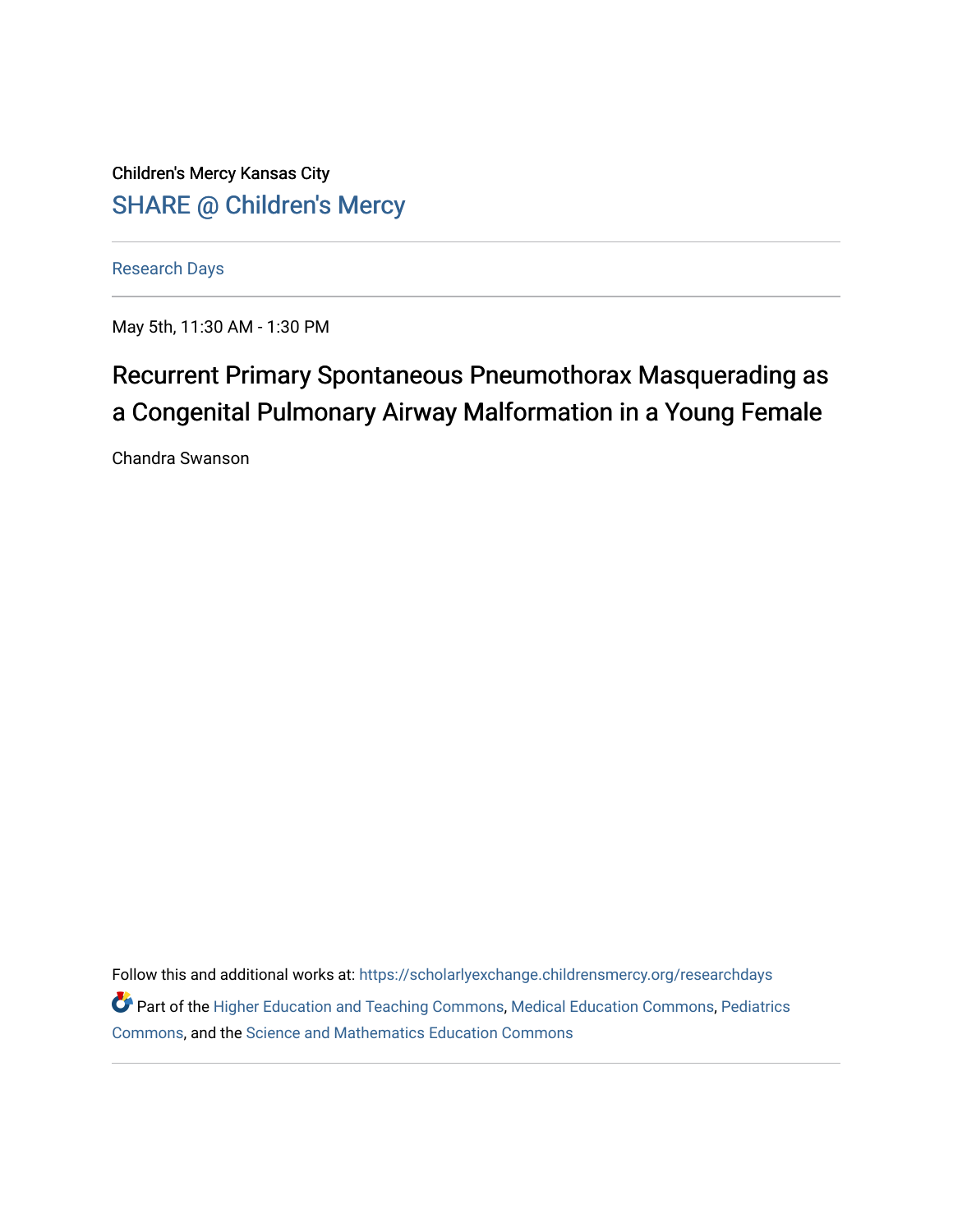## **Research Abstract Title: Case Report:** Recurrent Primary Spontaneous Pneumothorax Masquerading as a Congenital Pulmonary Airway Malformation in a Young Female

**Submitting/Presenting Author (must be a trainee):** Chandra Swanson, MD **Primary Email Address:** cwswanson@cmh.edu

⎕Medical Student **X Resident/Psychology Intern (≤ 1 month of dedicated research time)**   $\Box$ Resident/Ph.D/post graduate ( $> 1$  month of dedicated research time) ⎕**Fellow** 

**Primary Mentor (one name only):** Erin Khan, MD **Other authors/contributors involved in project:** Justin A. Sobrino, MD, Tolulope A. Oyetunji, MD

**IRB Number:** None – case report not requiring IRB approval

**Describe role of Submitting/Presenting Trainee in this project (limit 150 words):** Chandra Swanson completed the literature review, chart review, and the initial first draft of this case report.

## **Background, Objectives/Goal, Methods/Design, Results, Conclusions limited to 500 words**

**Background:** Spontaneous pneumothoraxes in children are uncommon, may be idiopathic or associated with underlying pulmonary disease, and can present management challenges.

**Objectives/Goal:** We present a 12-year-old female with recurrent right sided spontaneous pneumothorax in the setting of an asymptomatic SARS-Co-V2 (COVID) infection and imaging concerning for congenital lobar overinflation (CLO) versus congenital pulmonary airway malformation (CPAM), prompting surgical intervention.

**Methods/Design:** A literature review and chart review were completed for this case report.

**Results:** A 12-year-old pre-menstrual female with remote history of eczema, asthma, and environmental allergies presented from an outside facility with four-days of progressive chest pain and dyspnea on exertion and diagnosis of right-sided spontaneous pneumothorax, improving after pigtail chest tube placement. Physical exam was significant for tall thin body habitus; family history was significant for paternal spontaneous pneumothorax as an adolescent. She was incidentally found to be COVID positive. Chest plain films (CXRs) showed subcutaneous emphysema and persistent right-sided pneumothorax. Clamping trial failed, prompting removal of the pigtail and placement of 12F chest tube with resultant near complete re-expansion. On serial CXRs, a right hilar cystic lucency was newly identified. Chest CT confirmed the right upper lobe (RUL) air-filled